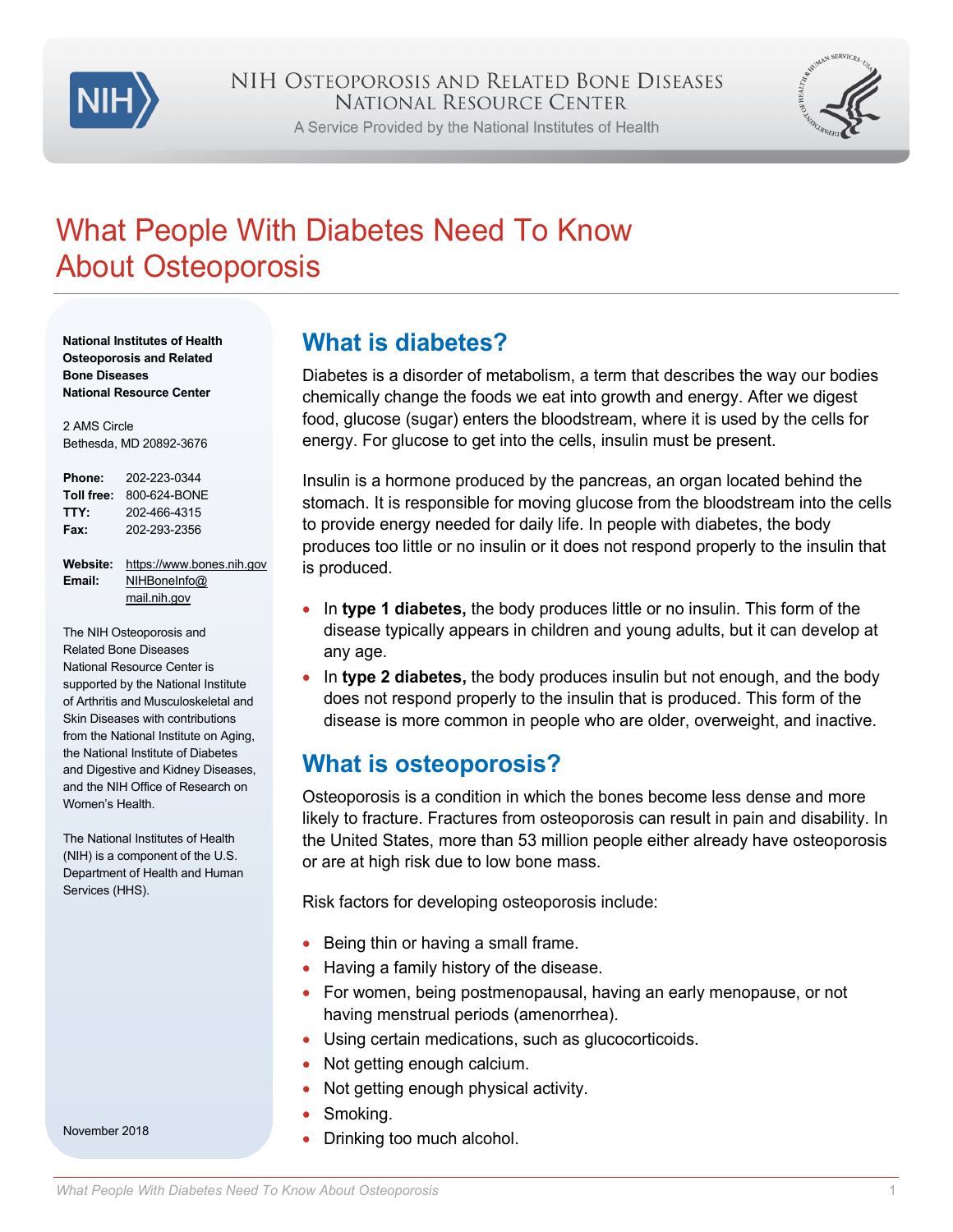Osteoporosis is a disease that often can be prevented. If undetected, it can progress for many years without symptoms until a fracture occurs.

#### **The diabetes–osteoporosis link**

People with diabetes, particularly type 1 diabetes, often have poorer bone quality and an increased risk of fractures. Those with long-standing disease and poor blood sugar control, and who take insulin have the highest fracture risk.

The onset of type 1 diabetes typically occurs at a young age when bone mass is still increasing. It is possible that people with type 1 diabetes achieve lower peak bone mass, the maximum strength and density that bones reach. People usually reach their peak bone mass in their 20s. Low peak bone mass can increase one's risk of developing osteoporosis later in life.

Some of the complications of diabetes, such as nerve damage, muscle weakness, episodes of low blood sugar, and vision problems can increase the risk of falls and fractures.

### **Managing osteoporosis**

Strategies to prevent and treat osteoporosis in people with diabetes are the same as for those without diabetes

**Nutrition.** A diet rich in calcium and vitamin D is important for healthy bones. Good sources of calcium include low-fat dairy products; dark green, leafy vegetables; and calcium-fortified foods and beverages. Many low-fat and low-sugar sources of calcium are available. Also, supplements can help you meet the daily requirements of calcium and other important nutrients.

Vitamin D plays an important role in calcium absorption and bone health. It is synthesized in the skin through exposure to sunlight. Although many people are able to obtain enough vitamin D naturally, older individuals are often deficient in this vitamin due, in part, to limited time spent outdoors. They may require vitamin D supplements to ensure an adequate daily intake.

**Exercise.** Like muscle, bone is living tissue that responds to exercise by becoming stronger. The best exercises for your bones are weight-bearing and resistance exercises. Weight-bearing exercises force you to work against gravity. These include walking, stair climbing, and dancing. Resistance exercises – such as lifting weights – can also strengthen bones. Regular exercise can help prevent bone loss and, by enhancing balance and flexibility, reduce the likelihood of falling and breaking a bone. Exercise is especially important for people with diabetes since exercise helps insulin lower blood glucose levels.

**Healthy lifestyle.** Smoking is bad for bones as well as for the heart and lungs. Women who smoke tend to go through menopause earlier, triggering earlier bone loss. In addition, people who smoke may absorb less calcium from their diets. Alcohol can also negatively affect bone health. People who drink heavily are more prone to bone loss and fracture. Avoiding smoking and alcohol can also help with managing diabetes.

**Bone density test.** Specialized tests known as bone mineral density (BMD) tests measure bone density in various parts of the body. These tests can detect osteoporosis before a bone fracture occurs and predict a person's chances of fracturing in the future. It can measure bone density at your hip and spine. People with diabetes should talk to their doctors about whether they might be candidates for a bone density test.

**Medication.** Like diabetes, there is no cure for osteoporosis. However, several medications are approved by the U.S. Food and Drug Administration for the prevention and treatment of osteoporosis in postmenopausal women and men. Medications are also approved for use in both women and men with glucocorticoid-induced osteoporosis.